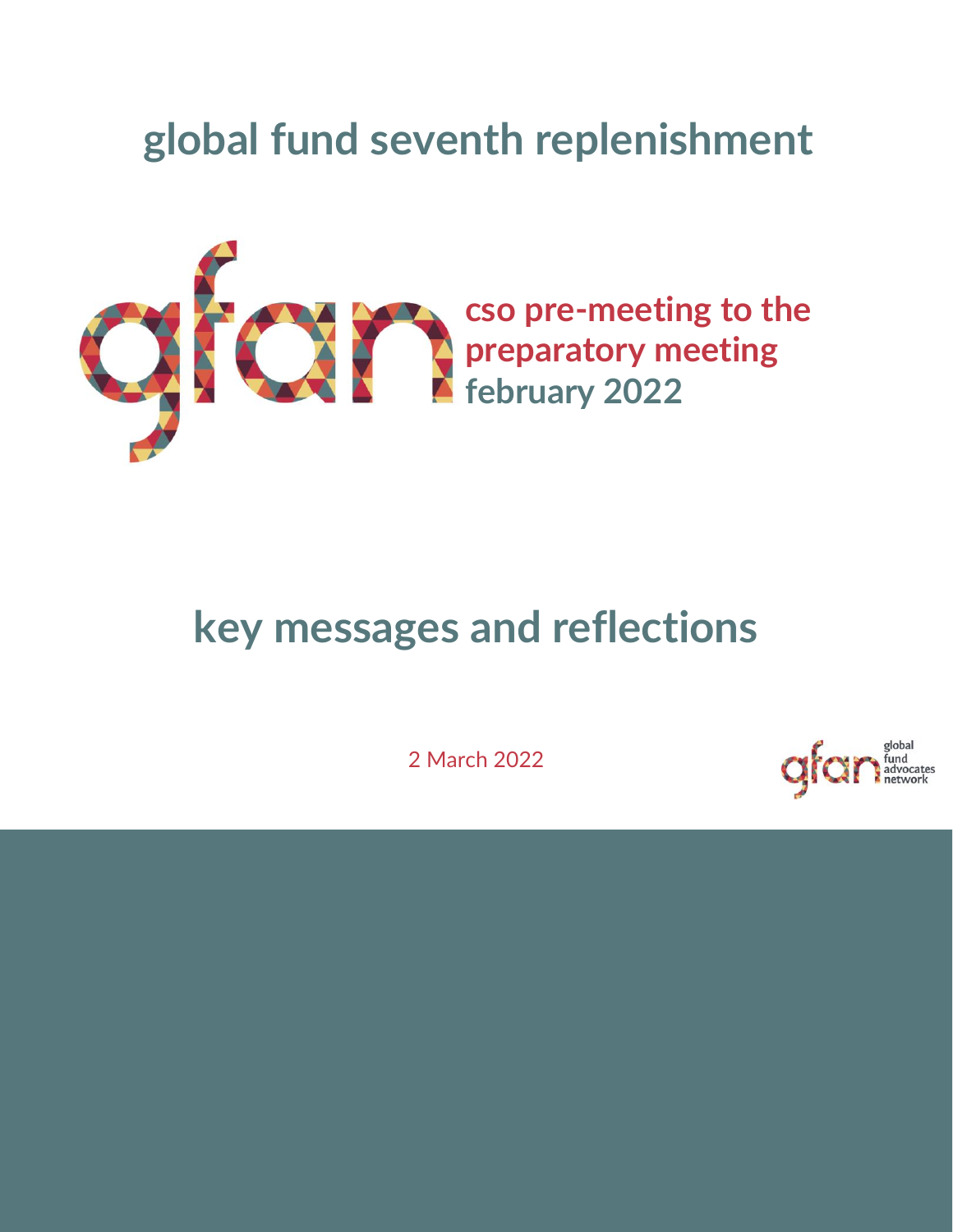

## table of content

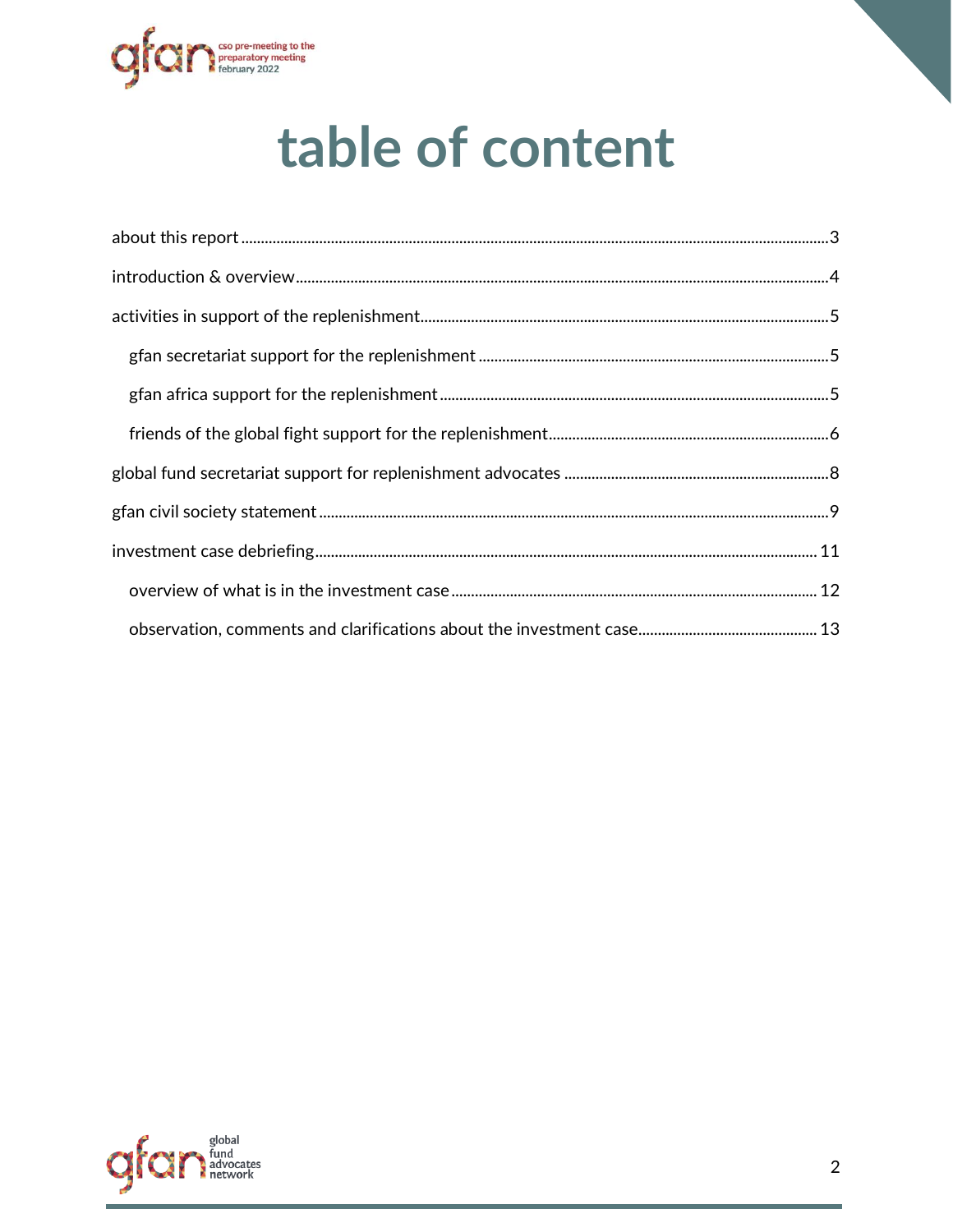<span id="page-2-0"></span>

## **about this report**

This report provides an overview of discussions during three calls organized by the Global Fund Advocates Network (GFAN) held shortly before and after the Global Fund's 7th Replenishment preparatory meeting on 23–24 February.

The first two calls, on 15 and 22 February, were co-organized by the GFAN Secretariat, GFAN Asia Pacific, GFAN Africa and GFAN Afrique Francophone. They focused on discussing key points and issues to include in a civil society statement on the Global Fund's investment case and highlighting some priority actions and events for civil society engagement in support of the replenishment. **The investment case is the document in which the Global Fund reveals how much money it hopes to raise and presents its argument for why all or more of those funds should be made available**.

The third call, on 25 February, provided a forum for GFAN members to listen to Global Fund Secretariat staff introduce and summarize the investment case, which was formally released on 23 February, and to ask questions and make remarks in response. A recording of this call can be found [on the GFAN Website.](https://www.globalfundadvocatesnetwork.org/about/notes-from-gfan-calls/)



**Hybrid townhall meeting between civil society advocates and Peter Sands on February 22**

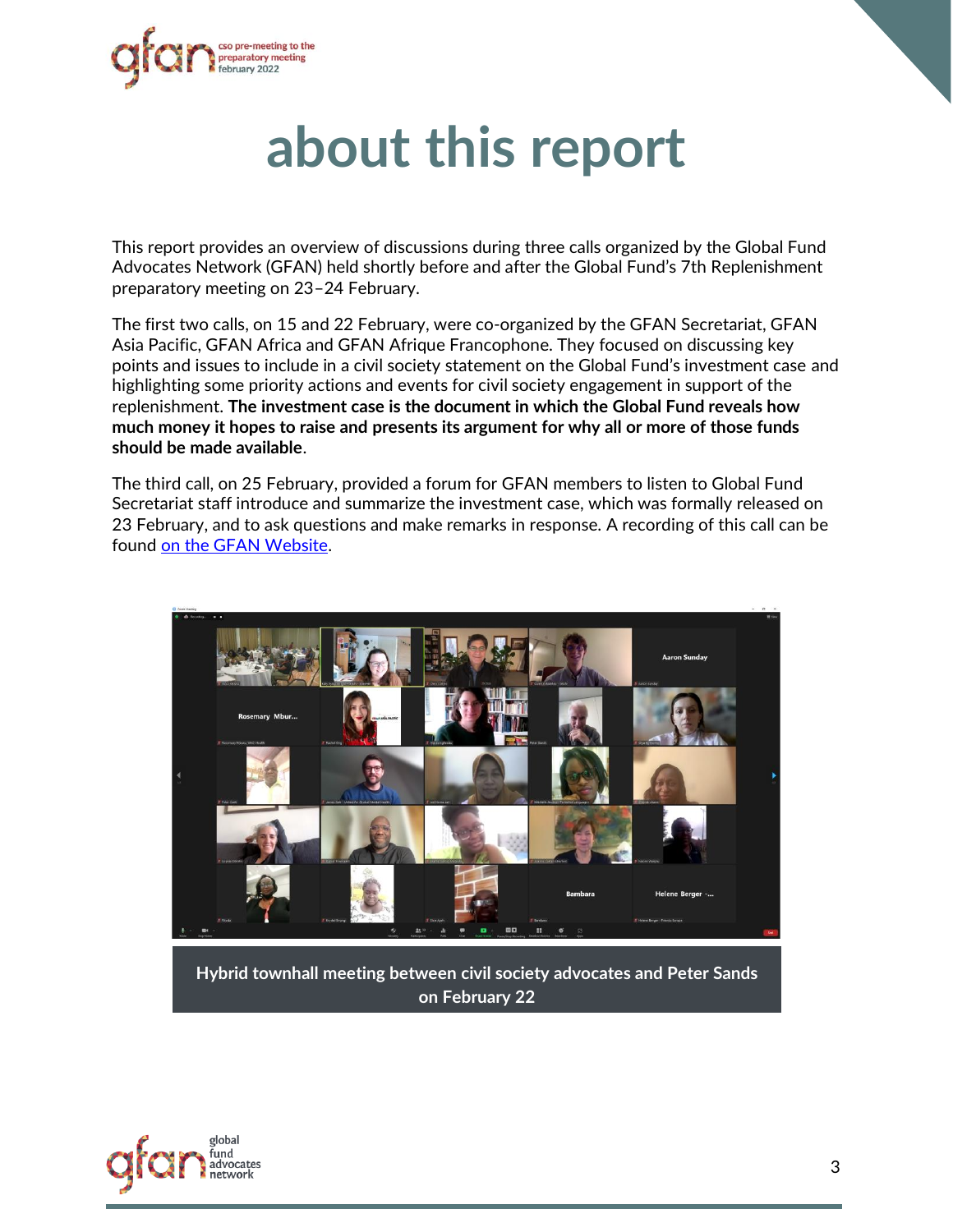

## <span id="page-3-0"></span>**introduction & overview**

The Global Fund's 7th replenishment is the process through which it will generate financial pledges from donors to fund the 2024–2026 funding cycle. Two international meetings frame the process: (1) the preparatory (or 'kick-off') meeting, during which the Global Fund introduces the investment case and launches the replenishment drive; and (2) the pledging conference several months later, at which donor countries and organizations gather to formally announce their pledges and be recognized for their support.

Five African nations hosted the preparatory meeting, which was conducted virtually: the Democratic Republic of the Congo (DRC), Kenya, Rwanda, Senegal and South Africa. The heads of state of all those countries except DRC delivered remarks, as did representatives from other major African institutions such as the Africa Centers for Disease Control and Prevention, Global Fund partners from different sectors, and several donor countries. Two representatives from the communities/civil society sector participated: Grace Ngulube from Malawi spoke during the initial session, and Dr. Carolyn Gomes from Jamaica was a member of a moderated panel discussion. <sup>1</sup> The 7th replenishment's pledging meeting will take place in the United States in September or October 2022.

The period between the preparatory and pledging meetings is the time in which the Global Fund Secretariat and supporters of the Global Fund advocate with individual countries to encourage them to make robust and significant pledges that will collectively ensure full funding or more. As it has during previous replenishment processes, GFAN is helping to drive and support advocacy campaigns at global, regional and national levels, including within both donor and implementing countries. A key part of this work is to coordinate and amplify some key messages and activities with and on behalf of its members and allies.

<sup>1</sup> Ms. Ngulube is the founder of Youth-HealthConnect360 and a member of the Global Fund Youth Council, Malawi. Dr. Gomes is the special advisor on external relations for the Advisory Board of ProActividad and is currently serving as the chair of the Global Fund's Strategy Committee.

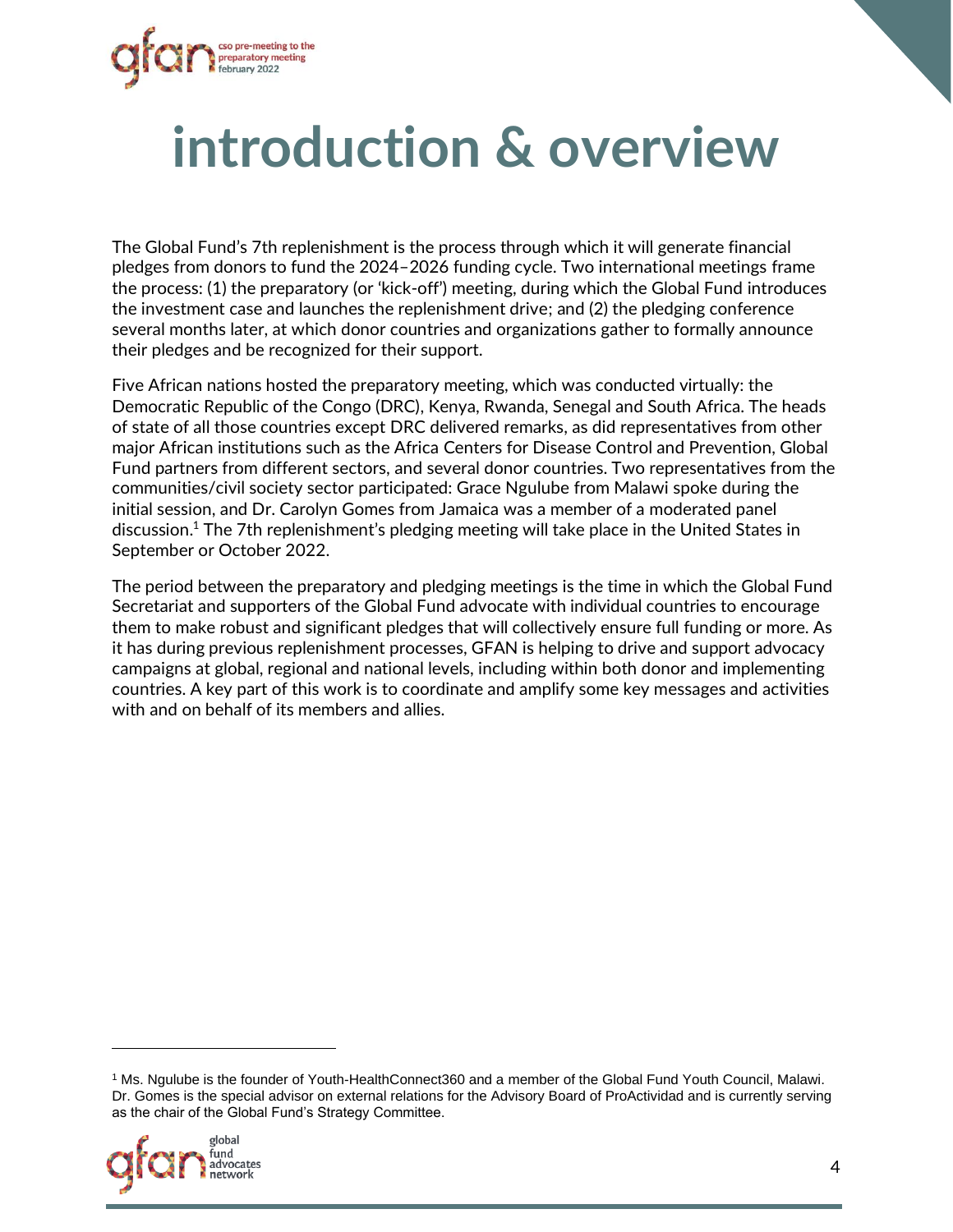

# <span id="page-4-0"></span>**activities in support of the replenishment**

### <span id="page-4-1"></span>**GFAN SECRETARIAT SUPPORT FOR THE REPLENISHMENT**

Key activities and events include:

- Preparation and dissemination of ['7 Asks for the 7th Replenishment'](https://www.globalfundadvocatesnetwork.org/7-asks-for-the-7th/), a sign-on letter stressing the importance of the investment case calling for sufficient funds to tackle HIV, TB and malaria and leave no one behind. Released on 10 February, the letter attracted more than 140 signatories from around the world.
- Briefing calls for the GFAN members ahead of key events and milestones over the next several months, including the Global Fund Board meeting, the International AIDS Conference (IAC), meetings of the Group of 7 (G7) and Group of 20 (G20) countries, the replenishment pledging conference in the United States, etc.
- Preparation of policy briefs and other documents to build expertise and consensus among the network and communities and civil society more broadly, with topics including key and vulnerable populations, mental health and other determinants of health, and innovative financing and the private sector.
- Provision of communications assets and support, such as the GFAN [Speakers video.](https://www.globalfundadvocatesnetwork.org/resource/gfan-speakers-bureau-fully-fund-the-global-fund-video-2022/)
- Hosting a networking zone at the IAC in Montreal, Canada, which begins the last week of July 2022.

### <span id="page-4-2"></span>**GFAN AFRICA SUPPORT FOR THE REPLENISHMENT**

Key activities and events in advanced of the preparatory meeting have included organizing and supporting press briefings and outreach activities such as thanking heads of state for their leadership and engaging with parliamentarians and the media. Several Africa civil society meetings were held to strategize advocacy and messaging around the event and beyond, including national civil society meetings in co-host countries and a regional meeting in Nairobi on 21–22 February 2022.

The regional meeting focused on some key messages that will drive advocacy around the replenishment in the region. The following are among those discussed:

- The major economic impact of COVID-19 in Africa lends even greater urgency to not failing with the replenishment and ensuring increased domestic resources to fight the three diseases.
- We are off track on the three diseases overall, including HIV, TB and malaria targets in the Africa region.

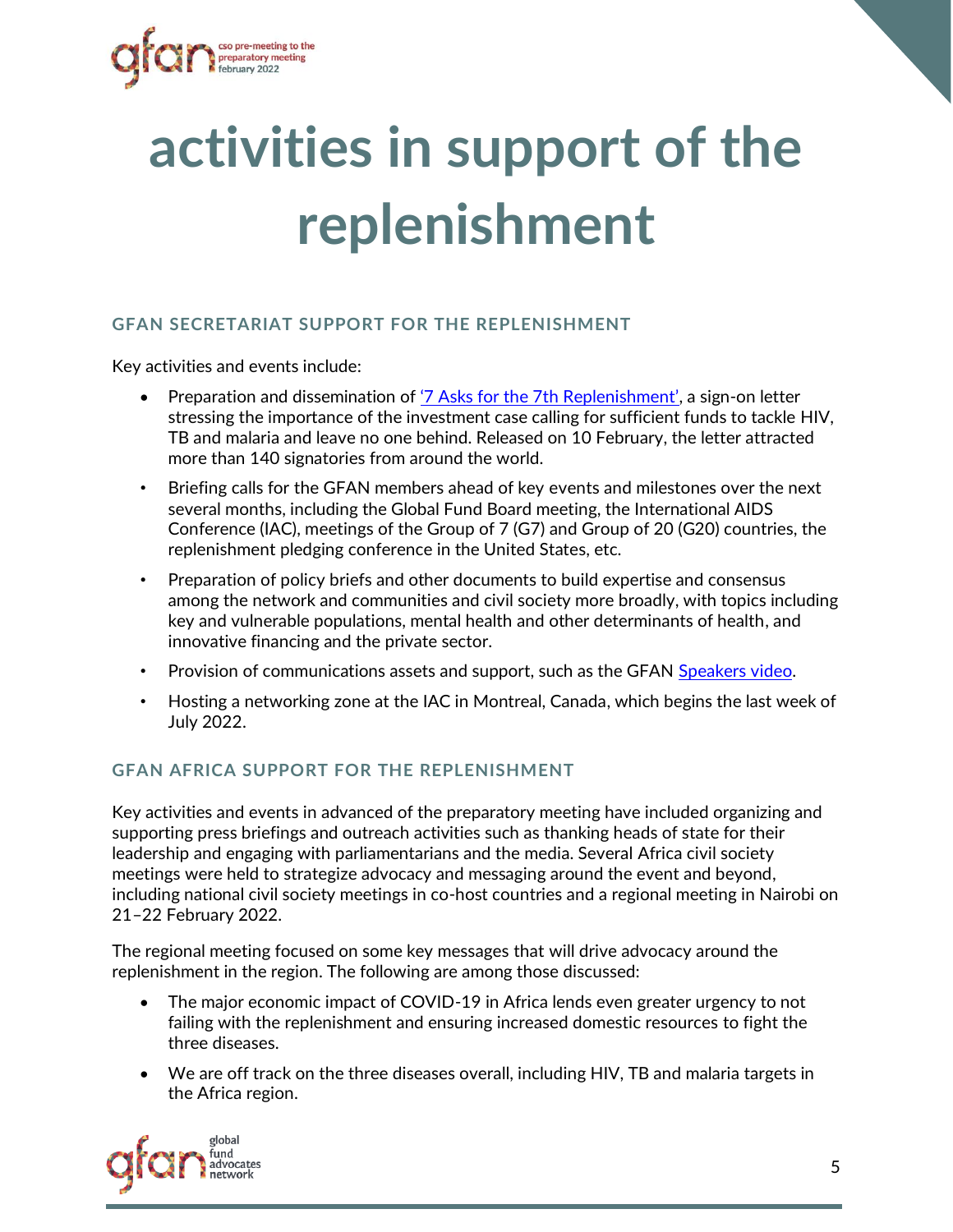

- Decision makers must be encouraged to target sufficient resources, including domestic ones, to where the needs are greatest – including adolescent girls and young women and other communities that are most likely to be left behind and/or missed by health systems.
- We should recognize that there are several countries did not honour their pledges for the 6th replenishment – and consider a strategy to get them to meet their commitments before the end of the current funding cycle and to prevent this from happening in the future.
- We will not achieve impact in 7th replenishment if human rights, gender and legal barriers persist and we do not invest more in communities, including community systems strengthening (CSS).

*GFAN AP* is leading on the development and roll out of the [GFAN Global Week of Action,](https://gfanasiapacific.org/powerofmore/) to take place the week of 7-11 March. It will build on to the success of the '#LoveMoreGiveMore' campaign during the 6th replenishment by mobilizing civil society to "knock on doors" of embassies in their countries to present them with letters and arrange meetings in support of the replenishment. One aim is for these embassies to pass on messages of support to their capitals.

Guidance prepared and shared by GFAN AP can be used by advocates everywhere, and GFAN AP will work with civil society/communities colleagues to finalize language in individual letters to priority donors. African colleagues will be coordinated through GFAN Africa.

*Note: All GFAN members are encouraged to send information to the GFAN Secretariat or the regional bodies about any actions and activities planned in support of the replenishment. GFAN can then help to publicize them and provide support in other ways if useful.*

### <span id="page-5-0"></span>**FRIENDS OF THE GLOBAL FIGHT SUPPORT FOR THE REPLENISHMENT**

Friends of the Global Fight is playing a major role in organizing and coordinating support for a successful replenishment in the United States, which will host the pledging conference in September or October. Friends' main focus will be advocacy and lobbying work to ensure as big a pledge as possible from the US government.

Some of the key entry points and activities over the next several months include seeking to influence the president's proposed budget, which will be released in March and be the starting point for the eventual federal budget; a series of events in Washington and the West Coast on the history of the Global Fund and US support; amplifying Global South messages, including through a possible congressional delegation visit to sub-Saharan Africa; and attending and raising voices at public hearings on State Department and Foreign Operations Bills in Congress (starting in the summer). Friends of the Global Fight hopes to regularly convene US advocates and work through GFAN to convene global advocates.

According to Friends, one important factor that will influence the US government pledge is a US law stating that the US government can only provide one third of all Global Fund funding. Other issues expected to influence the pledge amount include what the government plans to do about pandemic preparedness, which will determine where some development money will go; the degree to which the US will be willing to use its diplomatic outreach to influence other donors; and competing demands such as for funding for the Access to COVID-19 Tools Accelerator

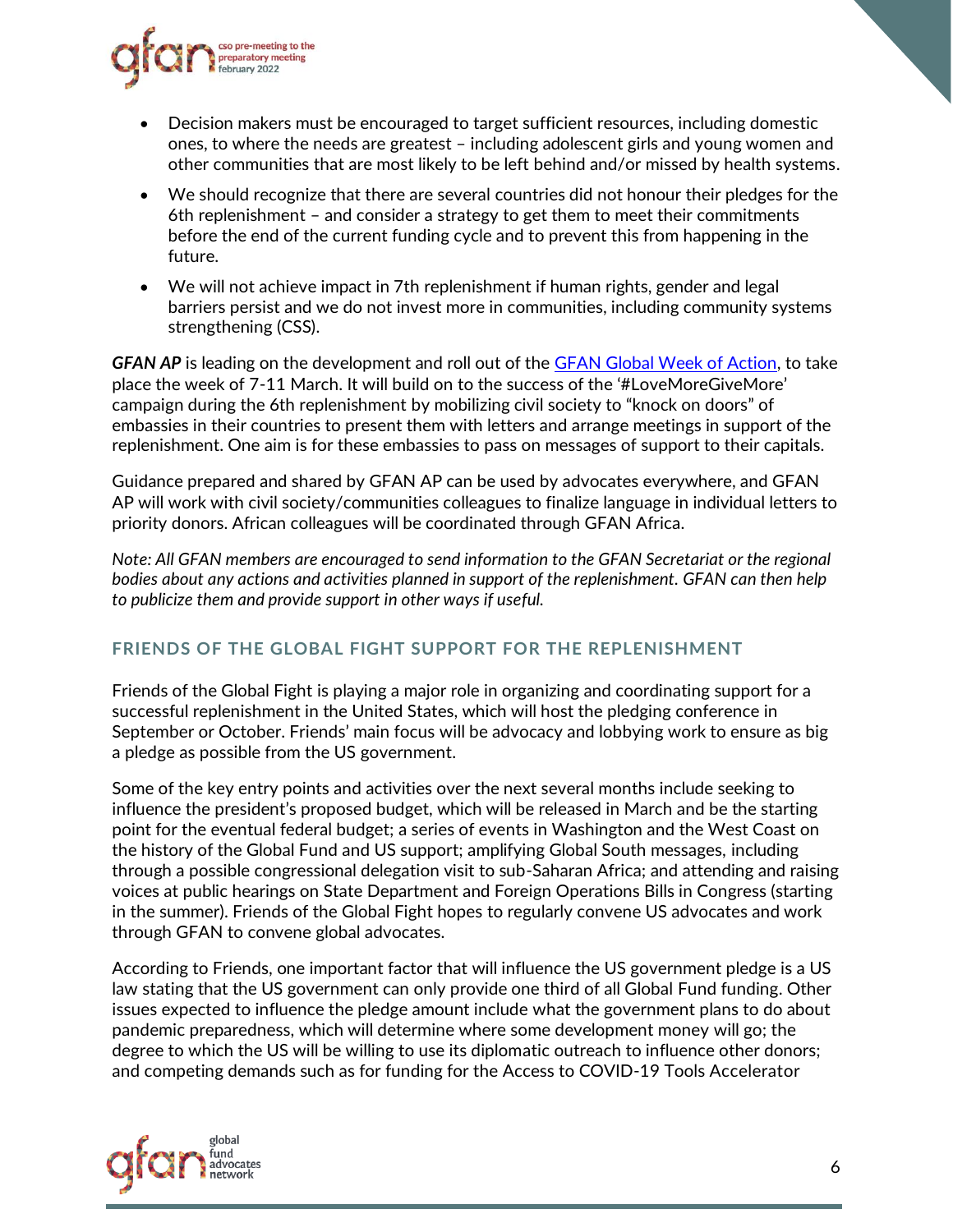

(ACT-A), the Coalition for Epidemic Preparedness Innovations (CEPI) and Gavi, The Vaccine Alliance.



**Rosemary Mburu and CS Advocates in Nairobi, Kenya, during the hybrid meeting, Feb 22**

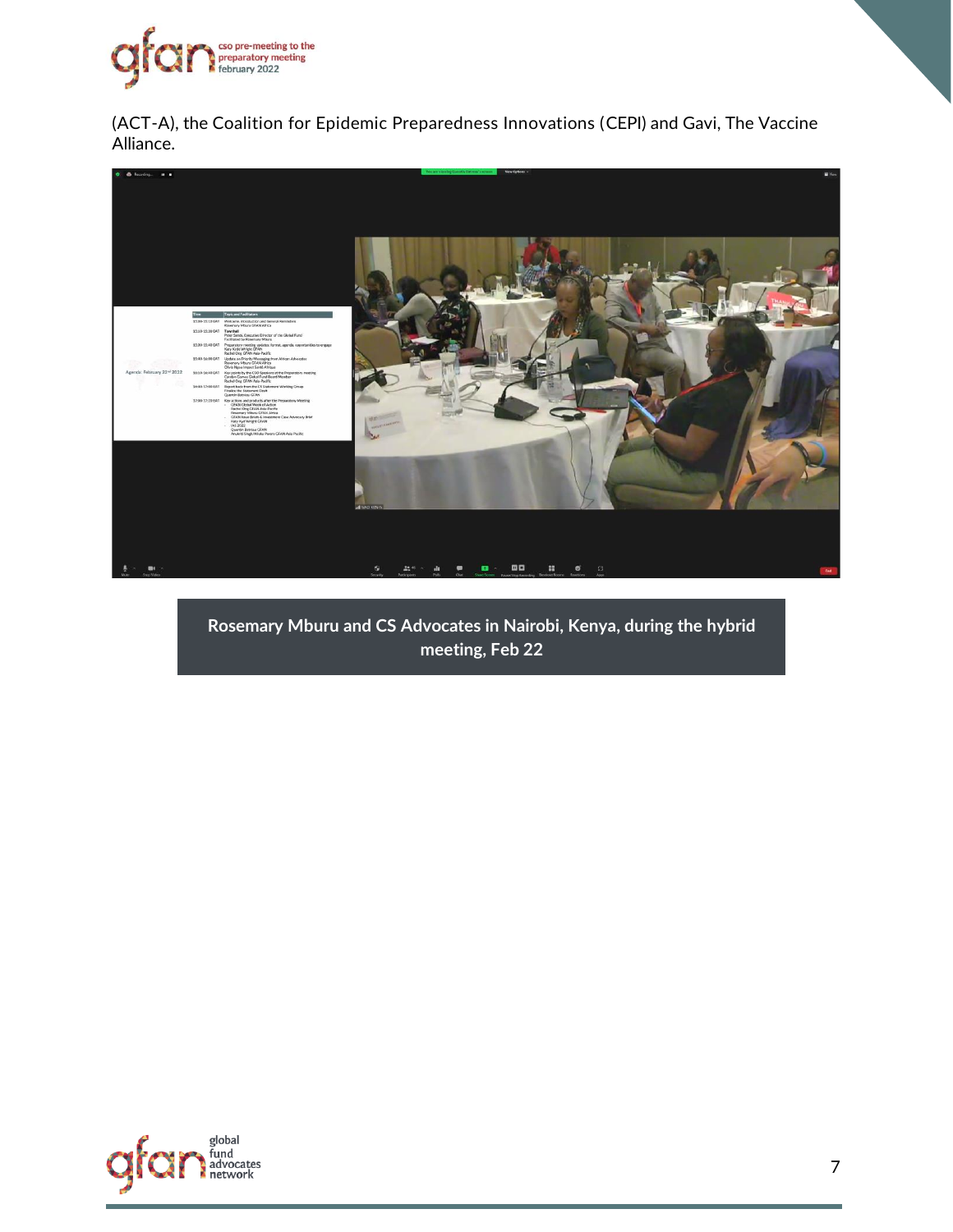

# <span id="page-7-0"></span>**global fund secretariat support for replenishment advocates**

The Global Fund Secretariat welcomes and supports GFAN members and all other organizations, networks, groups and individuals that are advocating for a successful replenishment. It has been developing and rolling out communications 'assets' that can be used by advocates everywhere. Many of them are included in a recently released [social media toolkit](https://express.adobe.com/page/U8q7peBdASEJa/) that was updated after the preparatory meeting to include a lot of previously embargoed information relevant to the investment case. This overall package is part of the larger campaign titled 'To Fight for What Counts'.

The toolkit includes various messages that could be incorporated into advocates' campaign messaging at national, regional and global level, including about ending inequities and safeguarding human rights.

Secretariat staff stress that the Global Fund wants to keep the lines of communications open with GFAN members and other advocates as part of way to ensure that products, tools, messages, etc. are getting to the right people who are able and willing to support resource mobilization. The Global Fund's public relations, marketing and other departments/teams are open for questions, feedback and support at any time.



**Some of the pictures taken by GFAN speakers and staffs in the Preparatory Meeting photobooth**

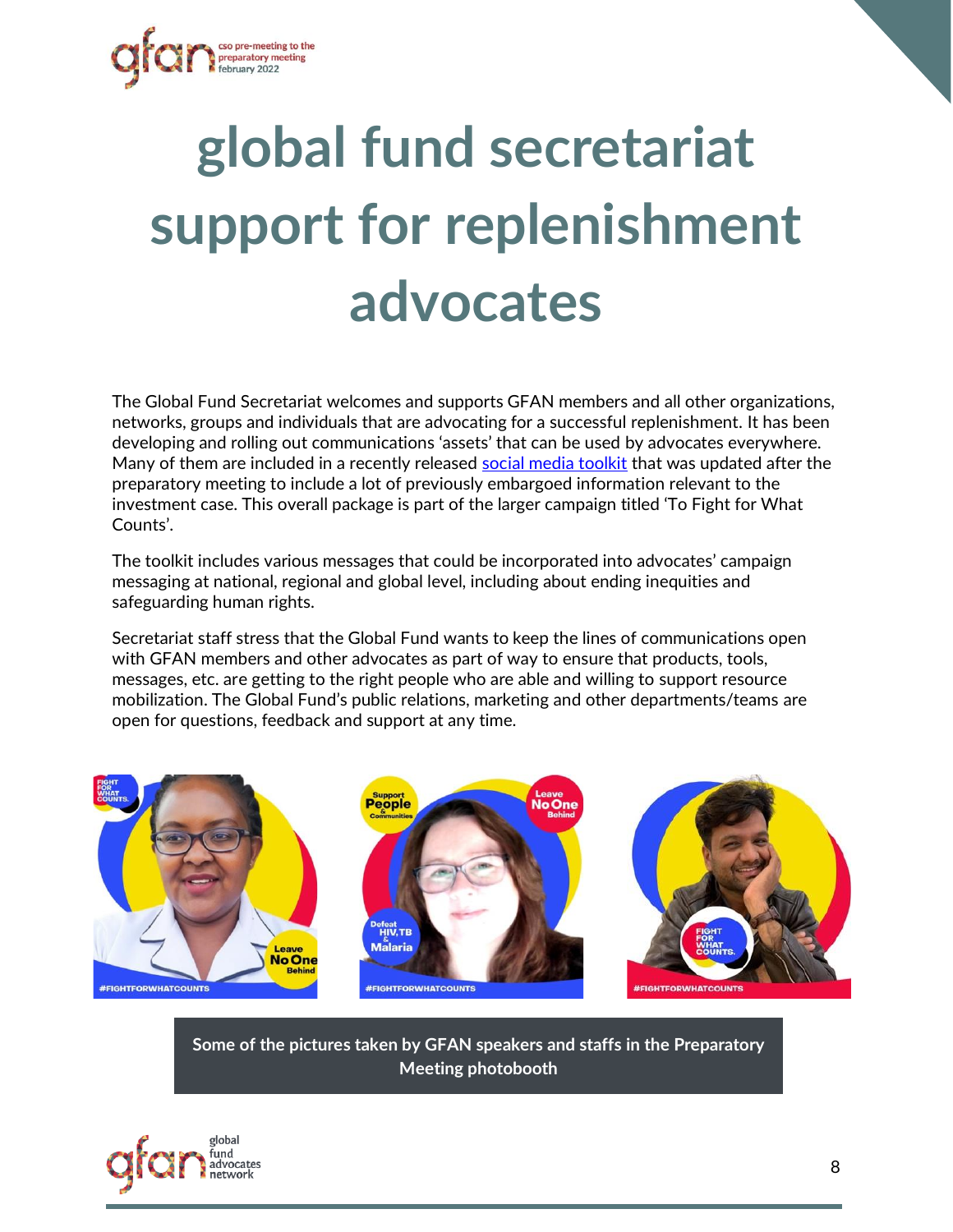

# <span id="page-8-0"></span>**gfan civil society statement**

Parts of the calls on 15 and 22 February were devoted to brainstorming the content of the [Civil](https://www.globalfundadvocatesnetwork.org/civil-society-statement-on-the-investment-case-for-the-7th-replenishment/)  [Society Statement on the Investment Case,](https://www.globalfundadvocatesnetwork.org/civil-society-statement-on-the-investment-case-for-the-7th-replenishment/) with the ideas and input from the calls marking the starting point for the drafting of the statement. A small group of call participants from the 15 February virtual gathering put together a rough draft for presentation during the 22 February call.

The brainstorming exercises were a bit tricky because they took place before the investment case was released to the public and thus its contents were not fully known. But it was understood that the statement would be revised as needed to reflect those contents.

Proposed ideas and messages for the civil society statement were developed in break-out groups and plenary during the 15 February GFAN call. They include:

- Direct financing should be made available for **communities and civil society to work on domestic resource mobilization (DRM)**, including for advocacy.
- COVID-19 hit HIV, TB and malaria responses hard, but the pandemic also showed the resilience our disease response; in many ways, they were the foundation for the response to COVID-19, including the community systems. This indicates that good investments in HIV, TB and malaria – and in the Global Fund – are **good investments for pandemic preparedness**.
- Similarly, **innovations** in HIV, TB and malaria programmes in response to COVID-19, such as multi-month antiretroviral dispensing and using the Internet to support service delivery, indicate that **donors' money will go further than ever**. Giving more means accelerated progress.
- The **pandemic also brings a window of opportunity** for good and lasting changes, e.g., in terms of rebuilding systems to be better and overcoming legal barriers and other human rights priorities.
- Access to real-time **data** is vital for better results, including in terms of disaggregated country-level data on the three diseases and data on how countries are living up to their co-financing commitments. This data should be open-access and transparent, so that governments and other partners can be held accountable (e.g., by communities and civil society).
- **Young people** have important roles to play in Global Fund decision making and programming (e.g., as implementers). They need to have more financing and capacity to be involved. A similar message was the importance of investing in **key and young vulnerable populations** and monitoring these investments.
- A sense of urgency is needed and the impact of COVID-19 should not be an excuse to avoid being ambitious. This is a **time to accelerate, not 'recover'**.
- Strong messages are needed about **challenging operating environments** as well as laws and policies to **improve human rights** and **promote gender equality**.

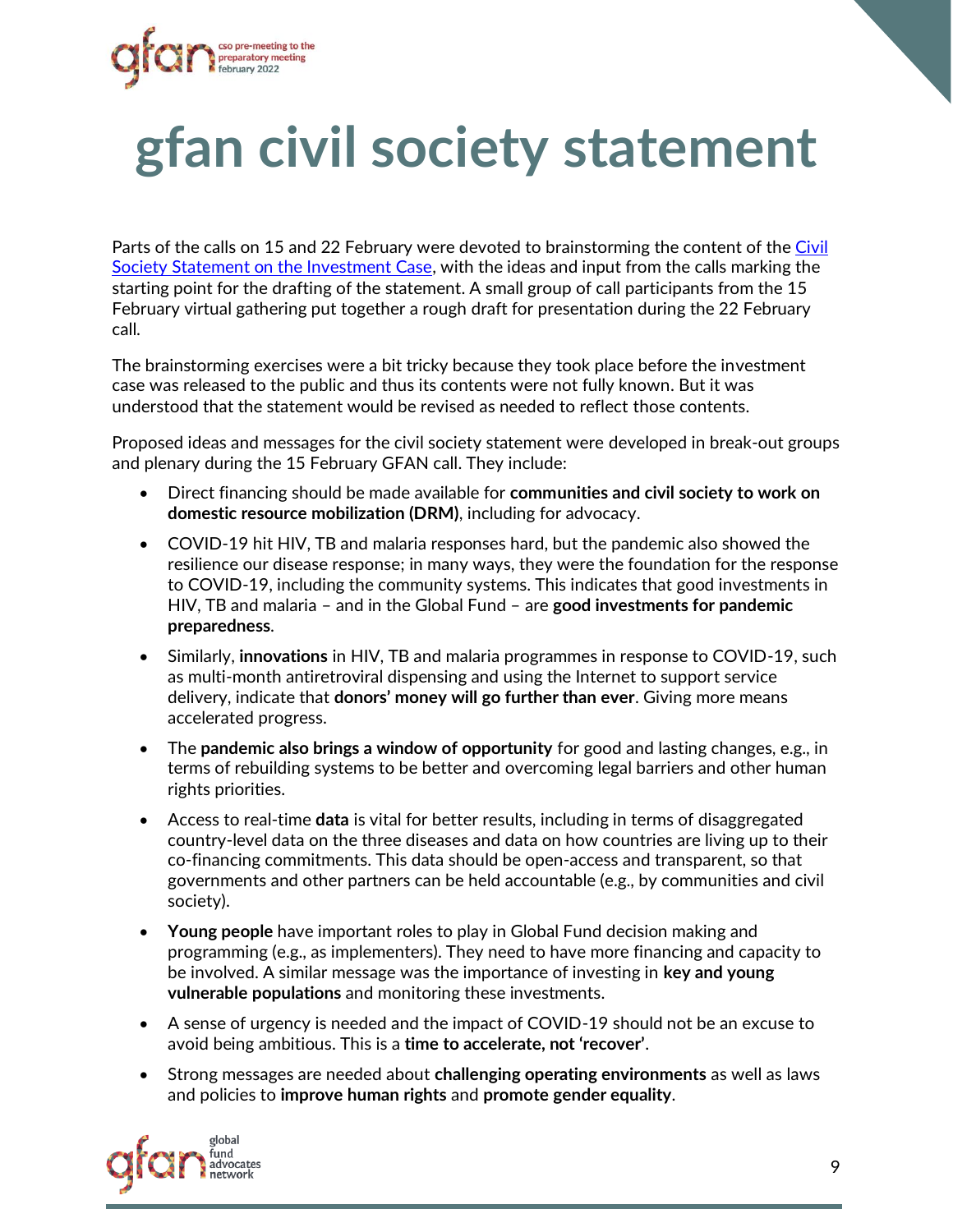

- Focus on **mental health**, including its integration into HIV, TB and malaria interventions and showcasing the impacts of this integration.
- In the complex links between Global Fund financing and pandemic preparedness, it is essential to ensure **no diversion of funds or attention from HIV, TB and malaria**.
- The **value of communities** must be reiterated and reinforced, and this is a good time to remind everyone that the new Global Fund Strategy specifically states that communities must be at the centre of everything the Global Fund does. This is true for anything done regarding pandemic preparedness at all levels.

A 'zero' draft of the civil society statement was presented to participants on the 22 February for brief discussion. Feedback and suggestions included the following:

- Highlight the **financing gaps**, including:
	- $\circ$  The gap between the overall needs in the three diseases across 2024–2026 as calculated by the Global Fund and the Global Fund's proposed contribution.
	- $\circ$  Although there is a significant increase in the 'ask' for the 7th replenishment, it is still not enough due to the huge overall need and the ground lost to COVID-19 and emerging threats. [GFAN's own analysis](https://www.globalfundadvocatesnetwork.org/fully-fund-the-global-fund-get-back-on-track-to-end-aids-tb-and-malaria-in-a-covid-world/) has pointed to a Global Fund 'ask' of \$24 billion for the three diseases and \$4.5 billion for community-led responses.
- The statement should have a **positive, welcoming tone** that constructively criticizes where relevant.
- Refer specifically to some **positive messages and numbers**, such as the return on investment (which was calculated at \$31 for every \$1 invested)
- Additional **language on community systems** should be in the statement, including observations about whether this component was 'strong' in the investment case.
- Emphasize the importance of **linking to the new Global Fund Strategy**, which among other things calls for more extensive and in-depth focus on communities, human rights and gender
- Mention and highlight the critical **role of implementing countries** and reflect their needs and expectations – including, for example, by integrating some of the key messages that came out of the Africa regional civil society meeting immediately before the preparatory meeting (see Section 3 above).

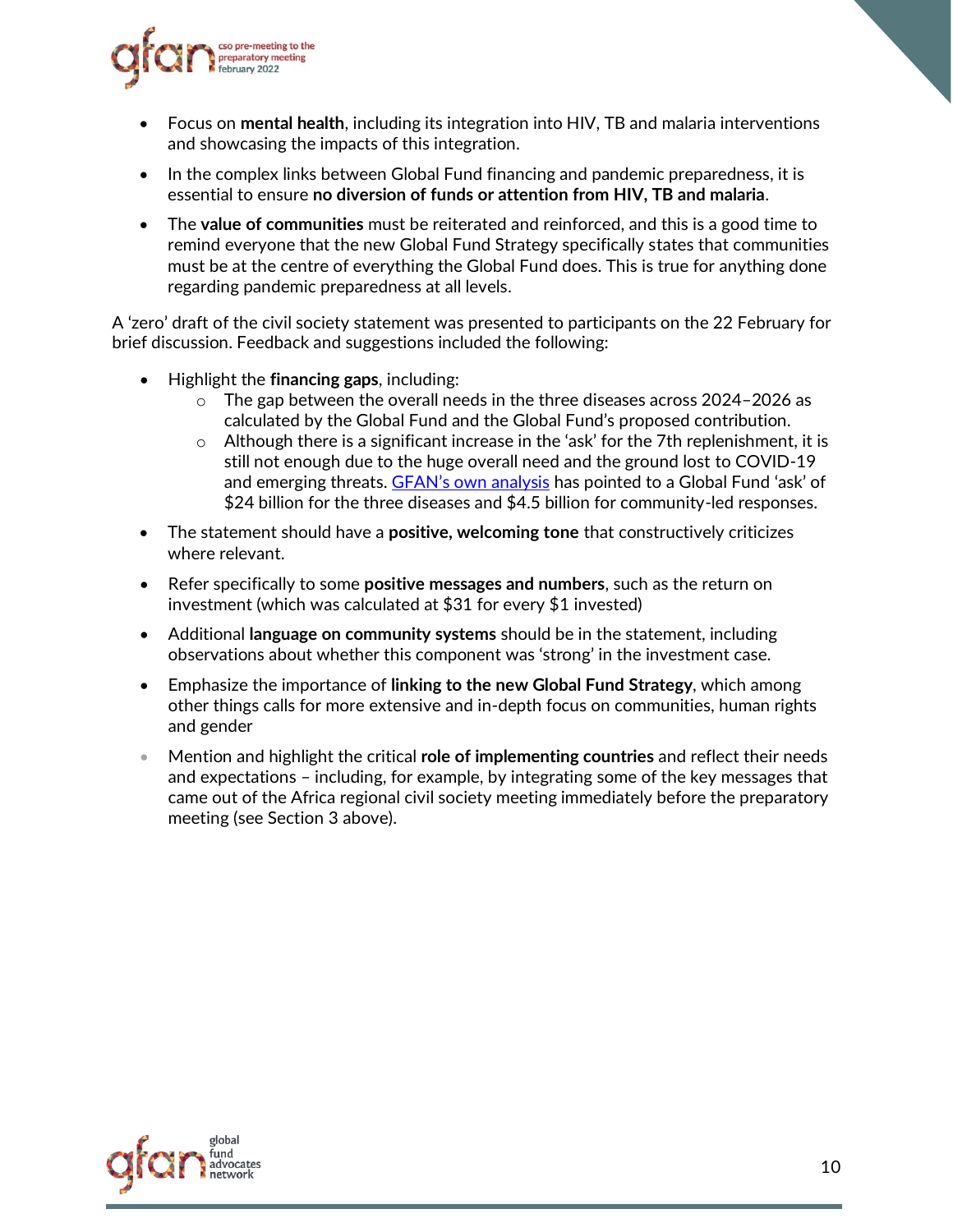<span id="page-10-0"></span>

### **Peter Sands comments on the investment case**

#### **Feb 22**

**During the 22 February call, Global Fund Executive Director Peter Sands shared some reflections on the upcoming preparatory meeting and the investment case. Some of what he discussed was also mentioned during by Secretariat participants on the 25 February call (see Section 6). The following are among his observations (verbatim when possible; otherwise paraphrased):**

- **A key consideration in the investment case modelling and analysis was that in the past two years we have basically gone backwards or stopped in progress toward ending the three diseases. This means that the trajectory on deaths we want to avoid must be steeper, and this will take more money. We can't ignore this. We either need more money – a lot more – or we give up on the 2030 global goals for HIV, TB and malaria.**
- **The Global Fund is taking this investment case as an opportunity to reinforce what it would take to make the new Strategy come alive. This means a commitment put people and communities at the centre of all we do; have people-centred and integrated systems of health; and reinforce and strengthen commitment to gender inequality, human rights. We know these are critical components of what we need to do to end HIV, TB and malaria.**
- **The investment case is being delivered in the context of COVID-19, and thus in the context of pandemic preparedness. We are making the case that to allow countries to better prepare, we must reinforce health systems against existing pandemics such as HIV, TB and malaria.**
- **With so many competing agendas, we want to make clear that HIV, TB and malaria are not separate from pandemics – they are older pandemics that we have not defeated. And investing in health systems is how we cost-effectively deal with these and future pandemics.**
- **In the new Global Fund Strategy, there is much more explicit consideration of the mental health aspects of the three diseases. I think we can use this as an example of how we are evolving as people-centred and away from these diseases being simply seen and responded to as viruses, parasites, etc. For some donors in particular, this will be particularly resonant.**
- **I think the biggest risk is in domestic resourcing. I think a big advocacy area should be to ensure that the three diseases do not fall off the priority list for domestic budgeting and funding. We see the risks already; COVID-19 has resulted in diversion of budgets, for TB in particular. We need to ensure that as we look forward in next grant cycle period, we must know and make clear that HIV, TB and malaria will be defeated only if governments step up and fund and prioritize responses to them.**

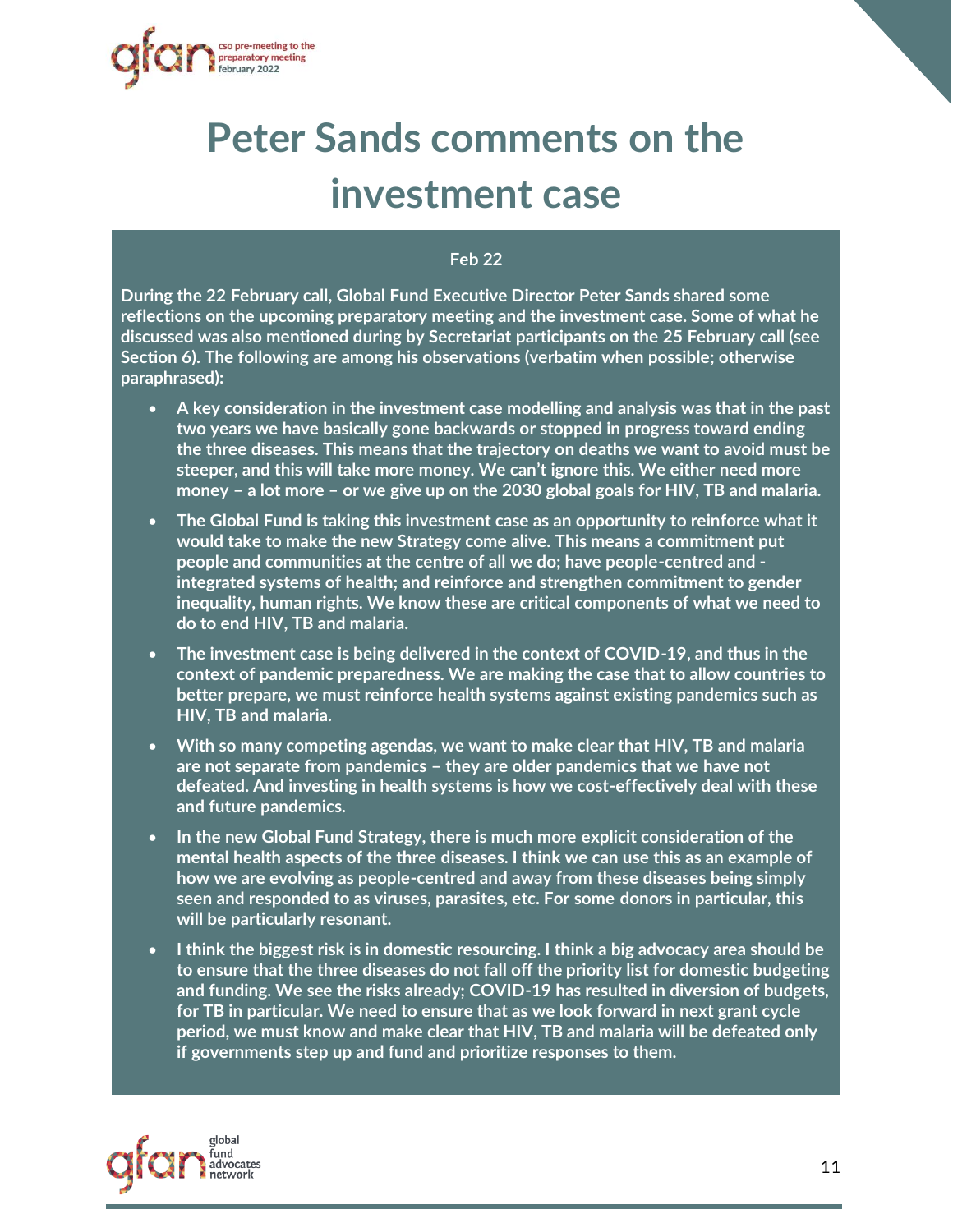

## **investment case debriefing**

The 25 February call focused on the content of the Global Fund's [investment case,](https://www.theglobalfund.org/en/fight-for-what-counts/) which had been released two days earlier at the start of the 7th replenishment preparatory meeting. The call consisted of sessions in which Global Fund Secretariat staff provided an overview of the investment case, including its methodology, and responded to several questions posed by call participants.

Some of the issues and observations discussed are summarized below. They include many of those considered of particular interest to communities and civil society and GFAN members' likely advocacy efforts moving forward. Secretariat participants on the call noted that the release of the investment case is just the start of a long campaign and that some of the questions from advocates, donors and others will be answered as the campaign moves along. The Secretariat will prepare materials that address some of the questions not answered by the investment case, and all call participants were reminded that some of these questions might have to wait some time to be answered since many relate to the Global Fund's ongoing governance process (e.g., discussion of key performance indicators [KPIs]).

### <span id="page-11-0"></span>**OVERVIEW OF WHAT IS IN THE INVESTMENT CASE**

The Global Fund is **asking for \$18 billion** for its HIV, TB and malaria programming (the \$18 billion is to fund the implementation of the new strategy whose primary goal is to end AIDS, TB and malaria for the  $7<sup>th</sup>$  replenishment cycle) in the 2024–2026 funding cycle. This is the 'bare minimum' amount it calculates is needed to achieve the 2030 Global Plan targets that are set by technical partners. The \$18 billion would represent a 14% share of the **total projected resource needs of \$130.2 billion** over the three-year funding cycle in the countries where the Global Fund invests.

The 14% Global Fund share is unchanged from the 6<sup>th</sup> replenishment, but the total amount is much higher – \$18 billion compared with \$14 billion, an increase of 30% – because the total projected needs as calculated by the Global Fund have increased at the same rate. **Domestic resources are projected to be \$58.6 billion**, which would constitute 45% of the total projected resource need. About 19% (\$25.2 billion) of the total is projected to come from **non-Global Fund external funding** (e.g., PEPFAR, other bilateral donors, foundations, etc.). Together, these three sources would cover 78% of the total resource need of \$130.2 billion calculated by the Global Fund, which would leave a significant **gap of \$28.4 billion (22%) in available investments**.

Also noted and stressed by Global Fund Secretariat representatives on the call:

• The \$18 billion specified in the investment case **only refers to core investments in HIV, TB and malaria and the health systems that support these programs.** The investment case does not cover or refer to funding for the emergency pandemic response through the COVID-19 Response Mechanism (C19RM).

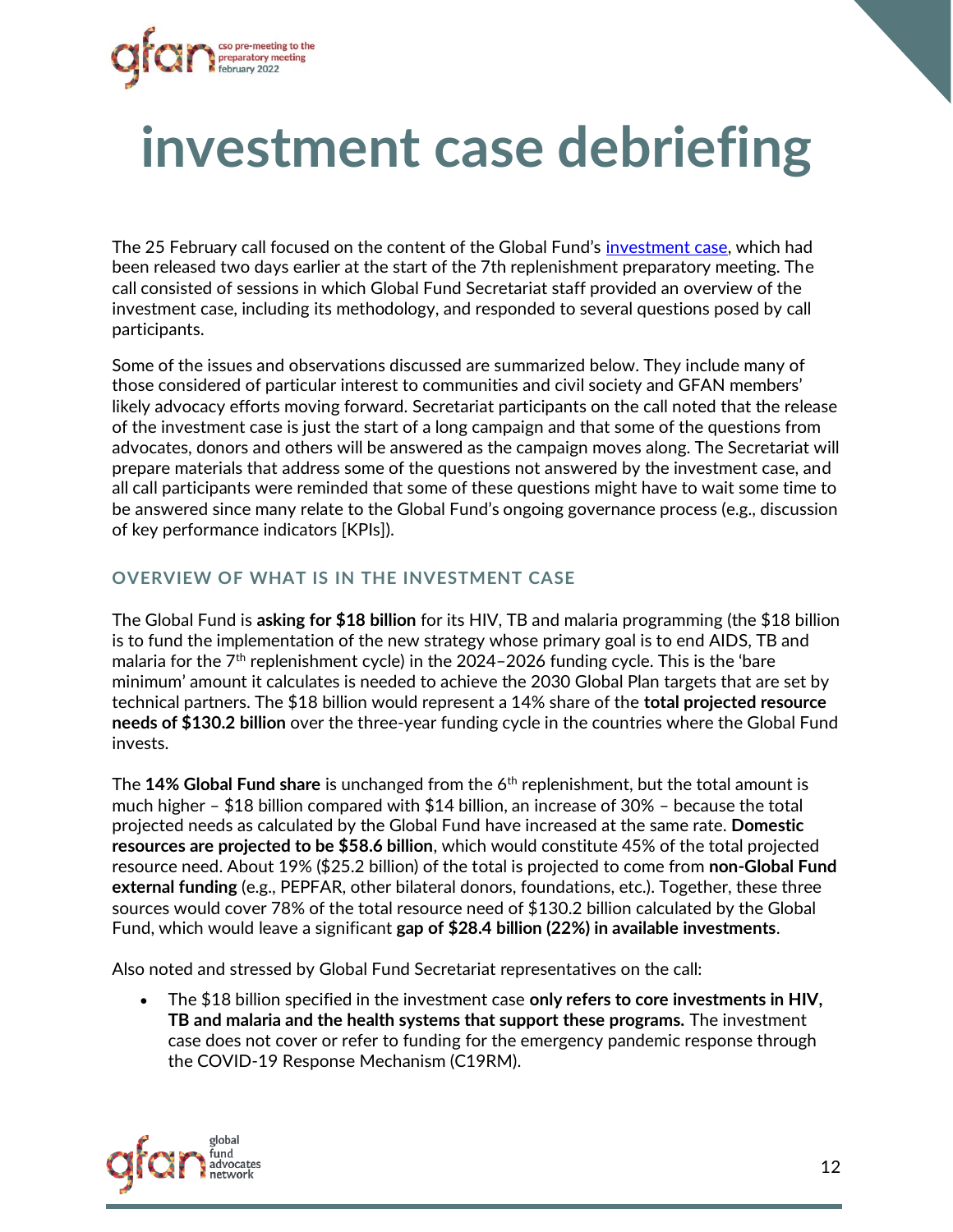

- The Global Fund projects that a successful replenishment of \$18 billion would contribute to **saving 20 million lives** between 2024 and 2026 and **reducing the mortality rate by 64%** across the three diseases by 2026, relative to 2020 levels. Modelling for the investment case suggests that with all three diseases, a successful replenishment of at least \$18 billion will **bend the trajectory toward what is needed to achieve the global plans by 2030**.
- The modelled trajectories for mortality and incidence underlying the investment case assume that the impact of Covid 19 on the three diseases is mitigated by the end of 2023. This would mean that by the beginning of the 2024–2026 funding cycle, Global Fund grants will be back on track toward meeting their original targets.
- Modelling indicates a **1:31 return on investment**. This means that every dollar invested on scaling up Global Fund programmes would produce health gains valued at \$31 and gains in productivity of \$2.5. Three quarters of these gains would occur in low and lowermiddle income countries.
- As described in the methodology annex of the Investment Case, the modelling assumes a breakdown by disease of the Global Fund resources according to the disease split as approved by the GF Board in Nov 2021. **Concerns that TB is chronically more underfunded** are to some extent addressed by the revised 'disease split', which means that a larger share of all Global Fund resources is available to it above the \$12 billion level. With the new disease split, at the \$12 billion threshold TB's share of the disease split moves up from 17% to 25%, while HIV's moves down from 50% to 45%, and malaria's down from 32% to 30%..

*Summary of the above:* According to the modelling underpinning the investment case, by raising and spending \$18 billion the Global Fund would contribute to saving 20 million lives from 2024– 2026; reduce incidence rate of cases by 58% by 2026 compared with 2020; keep the downward trajectory of these epidemics consistent with 2030 targets (gaps notwithstanding); catalyse domestic investments up to \$59 billion; flow \$6 billion to reinforce systems for health; contribute to improved pandemic preparedness; yield a return on investment of 1:31; and reduce between-country inequality in life expectancy by 9% by 2026.

### <span id="page-12-0"></span>**OBSERVATION, COMMENTS AND CLARIFICATIONS ABOUT THE INVESTMENT CASE**

- The investment case lays out a strong vision with compelling language, especially around key and vulnerable populations and a people-centred approach. But there was **limited detail about how this vision can be acted on** -- including, for example, how key and vulnerable populations will be served by this investment case.
- Similarly, among the main overarching questions to Peter Sands and others at the preparatory meeting were those related to how the Global Fund will 'operationalize' it on many parameters, e.g., regarding community systems and pandemic preparedness. One take-home message from many of those comments was that the document is a great frame but it is **not clear what it means in practice, including how the Global Fund is going to measure and report against its investments**.
- The modelling for the investment includes a scenario for "continued Covid disruption" showing the rebound of incidence and mortality in such a case between now and the end